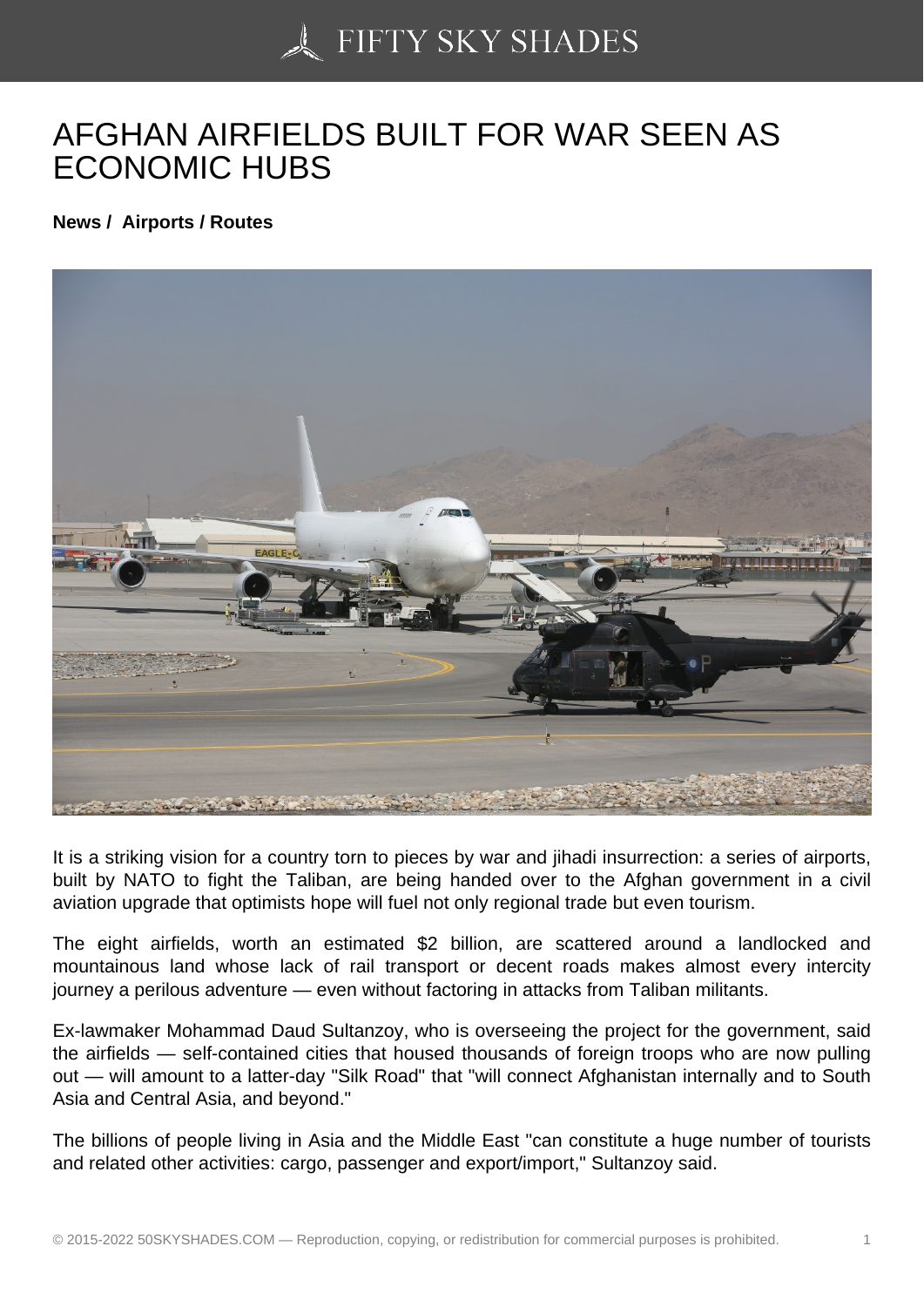Pessimists will have little trouble imagining the Taliban trying to shoot down planes as they land, but officials say the militants do not currently have that ability, making air travel a reasonable and safe option.

U.S. Maj. Gen. Todd Semonite, who oversees \$5 billion in funding to Afghanistan's security sector, said the decision to transfer rather than close the airfields was made in conjunction with President Ashraf Ghani's government after he took power last year, in the belief they could help "jump start the economy."

Military teams are upgrading them ahead of an international roadshow organized by the Afghan and U.S. governments due to be held in Dubai next month.

Under an agreement with the United States, only the top-drawer facilities are being transferred, while small, remote military bases and airfields are being dismantled.

Afghanistan has an aviation infrastructure in place already, but it is rickety. Many of the country's 27 airports — four of them international — are little more than a shack at the end of a tarmac.

About 130 domestic and international flights land and take off weekly in these existing fields, said Qassim Rahimi, spokesman for the Civil Aviation Authority of Afghanistan, itself a new operation. He said that with the establishment of the CAAA, regulation and service have improved dramatically, and that change has fueled a leap in both passenger numbers and revenues. Up to 45,000 passengers now fly domestically each month, already a sharp rise compared to 12,000 monthly in 2013. The sector generated \$2 billion in revenue last year, and Rahimi estimates a 25 percent rise this year.

Challenges aplenty stand in the way of further progress.

One is the country's inexperience with air traffic control. Afghanistan will take over air traffic control starting in 2016; the U.S. government ended its contract in June after controlling Afghan air space since 2001, and Japan's government will run it to the end of the year. The CAAA has expressed confidence it will be ready to take on the responsibility starting in January.

Corruption is another issue.

"Corruption will increase if these airports are under the control of the government, and the government does not have the capacity to run these airports," said former Transport and Civil Aviation Minister Daoud Ali Najafi. He also cited a lack of trained staff, as many who had been trained had left the industry for higher incomes in the private sector. Privatization of the new fields will be key, he said.

Among the modern airports on offer is one at Kandahar in the south, with a 20-kilometer (12-mile) perimeter. At the height of the Afghan war, in 2009-2010, Kandahar Air Field was one of the world's busiest in terms of frequency, with an aircraft taking off or landing every minute. KAF has two airports— one military, one civilian — both with air traffic control towers.

There are warehouses alongside the runway, hangars for aircraft and vehicles of almost any size; power generation and water purification plants; cold storage units for perishables with temperatures ranging from chilled to minus-20 degrees Celsius. There are 36 guard towers.

More than 35,000 mostly military people were stationed at KAF, with cafes, restaurants, banks and fast food outlets around a wooden boardwalk, which also had carpet, computer and cell phone